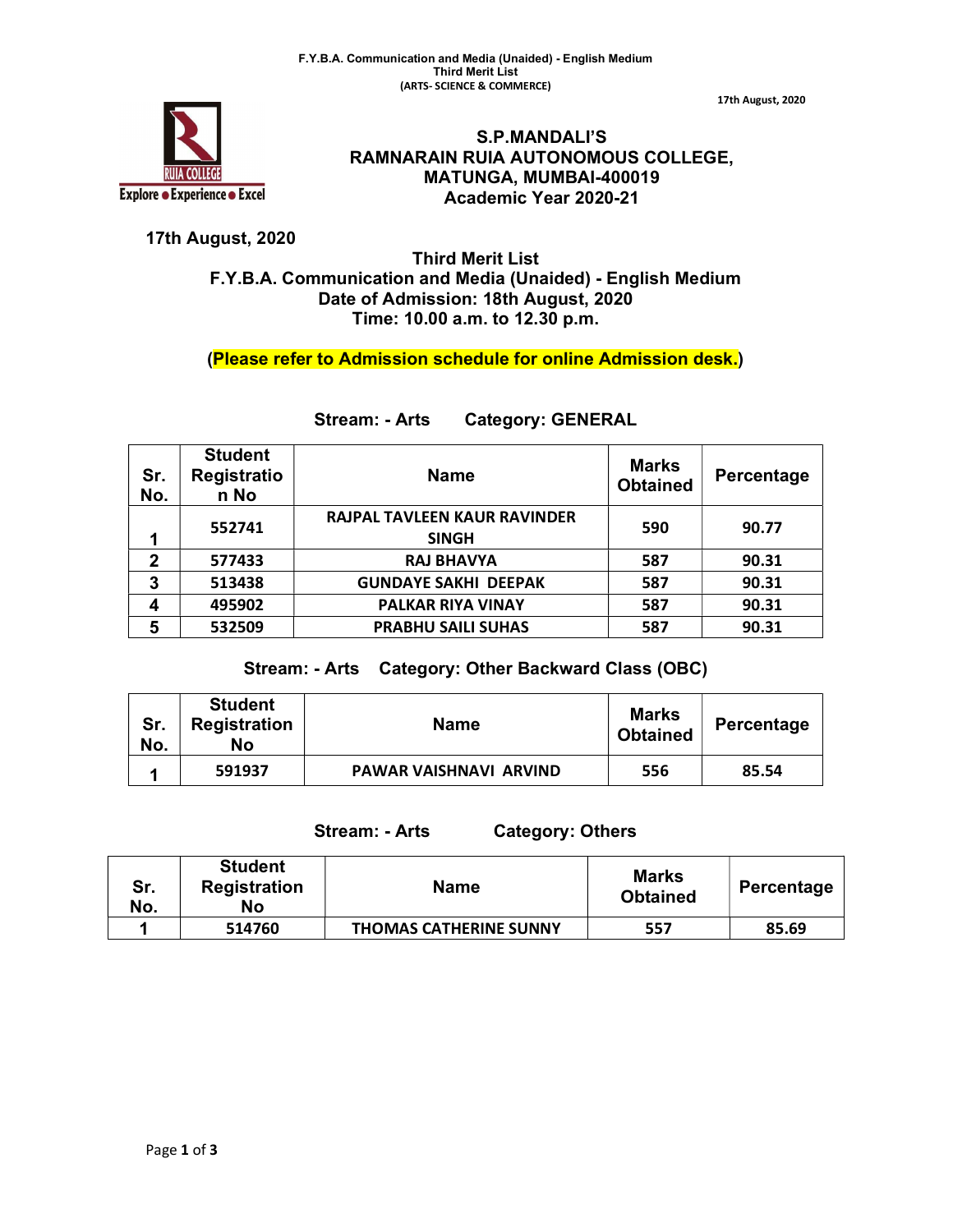17th August, 2020

Stream: - Science Category: GENERAL

| Sr.<br>No. | <b>Student</b><br><b>Registration No</b> | <b>Name</b>                     | <b>Marks</b><br><b>Obtained</b> | Percentage |
|------------|------------------------------------------|---------------------------------|---------------------------------|------------|
|            | 539877                                   | <b>ETHAPE MANAS CHANDRAKANT</b> | 424                             | 84.8       |
| 2          | 620870                                   | <b>KAUR GAZALDEEP</b>           | 548                             | 84.31      |
| 3          | 529612                                   | <b>SHAHI AKARSHIT PRATAP</b>    | 421                             | 84.2       |

Stream: - Science Category: Schedule Caste (SC)

| Sr.<br>No. | <b>Student</b><br><b>Registration</b><br><b>No</b> | <b>Name</b>                   | <b>Marks</b><br><b>Obtained</b> | Percentage |
|------------|----------------------------------------------------|-------------------------------|---------------------------------|------------|
|            | 593168                                             | <b>LONDHE SHORYA NILESH</b>   | 431                             | 66.31      |
| ŋ          | 649948                                             | <b>KHAIRKAR RAUNAK DINESH</b> | 429                             | 66         |

Stream: - Science Category: VJ/DT-A

| Sr.<br>No. | <b>Student</b><br><b>Registration</b><br>No | Name                       | <b>Marks</b><br><b>Obtained</b> | ⊪ Percentage ' |
|------------|---------------------------------------------|----------------------------|---------------------------------|----------------|
|            | 520238                                      | <b>JADHAV DHARTI KUMAR</b> | 382                             | 76.4           |

Stream: - Science Category: Other Backward Class (OBC)

| Sr.<br>No. | <b>Student</b><br><b>Registration No</b> | <b>Name</b>                | <b>Marks</b><br><b>Obtained</b> | Percentage |
|------------|------------------------------------------|----------------------------|---------------------------------|------------|
|            | 528385                                   | <b>GALAVE ASHWIN ASHOK</b> | 400                             | 80         |